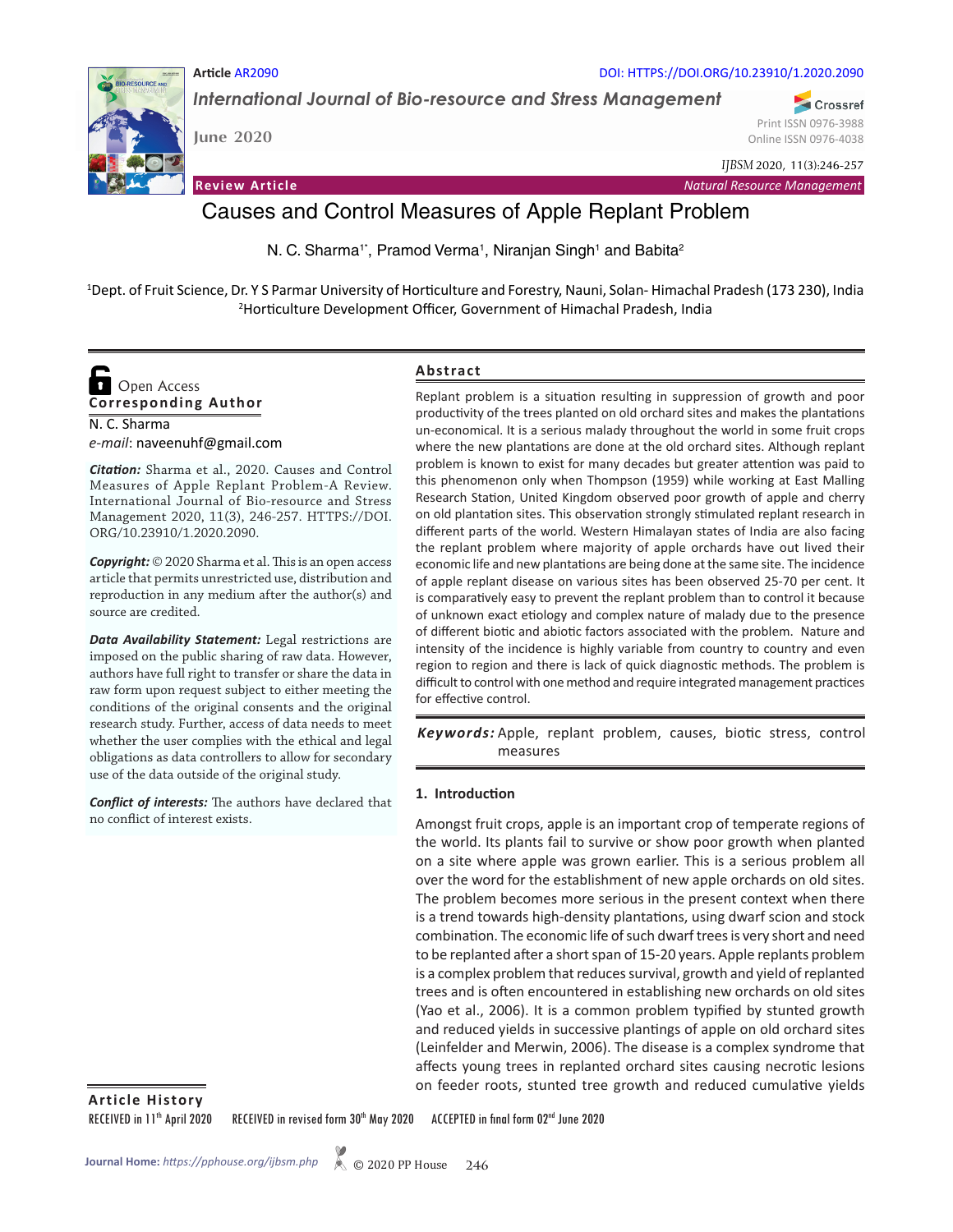(Rumberger et al., 2007). According to Laurent et al. (2008), apple replant problem is a soil-disease syndrome of complex etiology that affects apple tree roots in replanted orchards, resulting in stunted tree growth and reduced yields.

Buszard and Jensen (1986) reported the more conspicuous effect of the disease in soil samples from beneath trees than alleyways. The incidence is common all over the world and a plant growth reduction of 30-73 and 40-63 per cent has been observed in glasshouse pot trials and subsequent field trials, respectively along with 50 per cent reduction in average yield (Brown and Schimanski, 2002). However, the incidence of apple replant problem has been found 25-70 per cent in Himachal Pradesh (Bhardwaj and Sharma, 2004).

#### **2. Causes of the Problem**

The currently accepted concept of poor apple growth as a "specific replant disease" is considered unjustified and a possible barrier for the identification of the cause. The causal agents of apple replant problem must be either bacteria or actinomycetes, probably the latter as their temperature tolerance agreed with that of the disease (Otto, 1972). Experimental evidence indicated that the cause might be a common, widespread but variable soil malaise affecting many plants (Sewell, 1979). Pathogenicity of replant disease agents is considerably influenced by environmental conditions especially microbiological factors in the soils (Sewell et al., 1982). In apple orchards or nurseries, different biological agents have been implicated in disease development e.g. nematodes like *Pratylenchus penetrans* were found to attack the roots of every size and age but difficult to diagnose by above ground symptoms (Mai et al., 1994). The infected apple roots showed discoloured, stunted and sometimes 'witchesbroom' symptoms (Hoestra, 1994). Among the identified potential factors responsible for apple replant problem, most important are low soil pH, poor irrigation practices and arsenic spray residues in the soil, soil compaction, nematodes and nutrient deficiencies (Willett et al., 1994). The aetiology of apple replant disease is biological in origin, complex and site-specific and involves a shift in soil microbial community composition towards pathogens dominating the soil microbial profile (Mazzola, 1999). The disease is attributed to biotic and abiotic factors and highly variable by sites, making it difficult to diagnose and overcome (Leinfelder and Merwin, 2006). The possible causes attributed to apple replant problem are as under:

## *2.1. Fungi/actinomycetes*

Fungi or actinomycetes are considered as the major causal organisms responsible for apple replant problem. Pythium species may be involved in poor apple growth i.e. apple replant problem (Sewell, 1979). Several lines of circumstantial evidence collectively indicated that poor early growth of apple (replant disease) might be associated with the effects of soil-borne pythiaceous fungi (Sewell, 1981). Sewell et al.

(1982) related the apple replant problem to that of *Pythium sylvaticum* and reported that *Pythium sylvaticum* isolates inhibit root growth of apple and contain diffusible toxins. The association between the fungus and replant disease in soil contained a growth-suppressing factor of non-biological origin. Utkhede and Li (1989) collected nineteen fungal isolates from the soil of an orchard with apple replant problem and identified them as *Mortierella sp*., *Torulomyces lagena* and *Trichoderma hamatum*. Interactions between soil fungi such as *Phytophthora* species and *Pratylenchus penetrans* are involved in apple replant problem (Utkhede et al., 1992). Braun (1995) observed that replant disease-like symptoms in apple which were caused by *Cylindrocarpon lucidum* and *Pythium* species. According to Mazzola (1998) fungi viz., *Phytophthora cactorum*, *Pythium* species and *Rhizoctonia solani* are the dominant causal agents of apple replant problem. Isutsa and Merwin (2000) isolated various *Pythium, Cylindrocarpon, Fusarium, Rhizoctonia* and *Phytophthora* species from roots of apple plants grown in the replant test soil. While analyzing the etiology of apple replant problem, Rabie et al. (2001) reported a complex of fungal genera, i.e. *Rhizoctonia, Cylindrocarpon, Pythium* and *Phytophthora* as the dominant causal agents for the disease.

Apple replant problem is a soil-borne disease that may be caused by nematodes, bacteria and fungi viz., *Rhizoctonia, Pythium* and *Phytophthora* (Brown and Schimanski, 2002). However, Mazzola (2003) suggested *Pratylenchus* species as the causal organism of this disease. Molnar *et al*. (2003) detected *Rosellinia necatrix* in the roots of plants grown on apple replanting sites and reported it as the causal organism of the disease. Fungi and oomycetes belonging to the wellknown root rot complex, *Rhizoctonia solani, Phytophthora* species., *Cylindrocarpon* species and *Pythium* species were also shown to be an important factor of replant disease (Manici et al., 2003; Manici and Caputo, 2010; Kelderer et al., 2012). Otto and Winkler (1977) detected actinomycetes in the damaged feeder roots and microscopically visible injury of apple trees and considered actinomycetes as a causal organism of this disease. Westcott et al. (1986) established an association between infectious actinomycetes and apple replant problem and reported that actinomycetes may be important in the aetiology of the disease. Westcott *et al*. (1987) found high levels of infection of the Actinomycete-like organisms in soil conducive to apple replant problem. Catska and Taube (1994) found phytotoxic micromycetes to cause apple replant problem.

Jensen and Buszar (1988) identified the involvement of Oomycetes in apple replant problem. Root pathogenic actinomycetes are the primary cause of specific apple replant problem (Otto and Winkler, 1993; Winkler and Szabo, 1995; Szabo et al., 1998). Otto et al. (1994) from their studies concluded that root exudates, as determined by the metabolism of growing terminal buds contain signal substances, which switch on the activities of root-pathogenic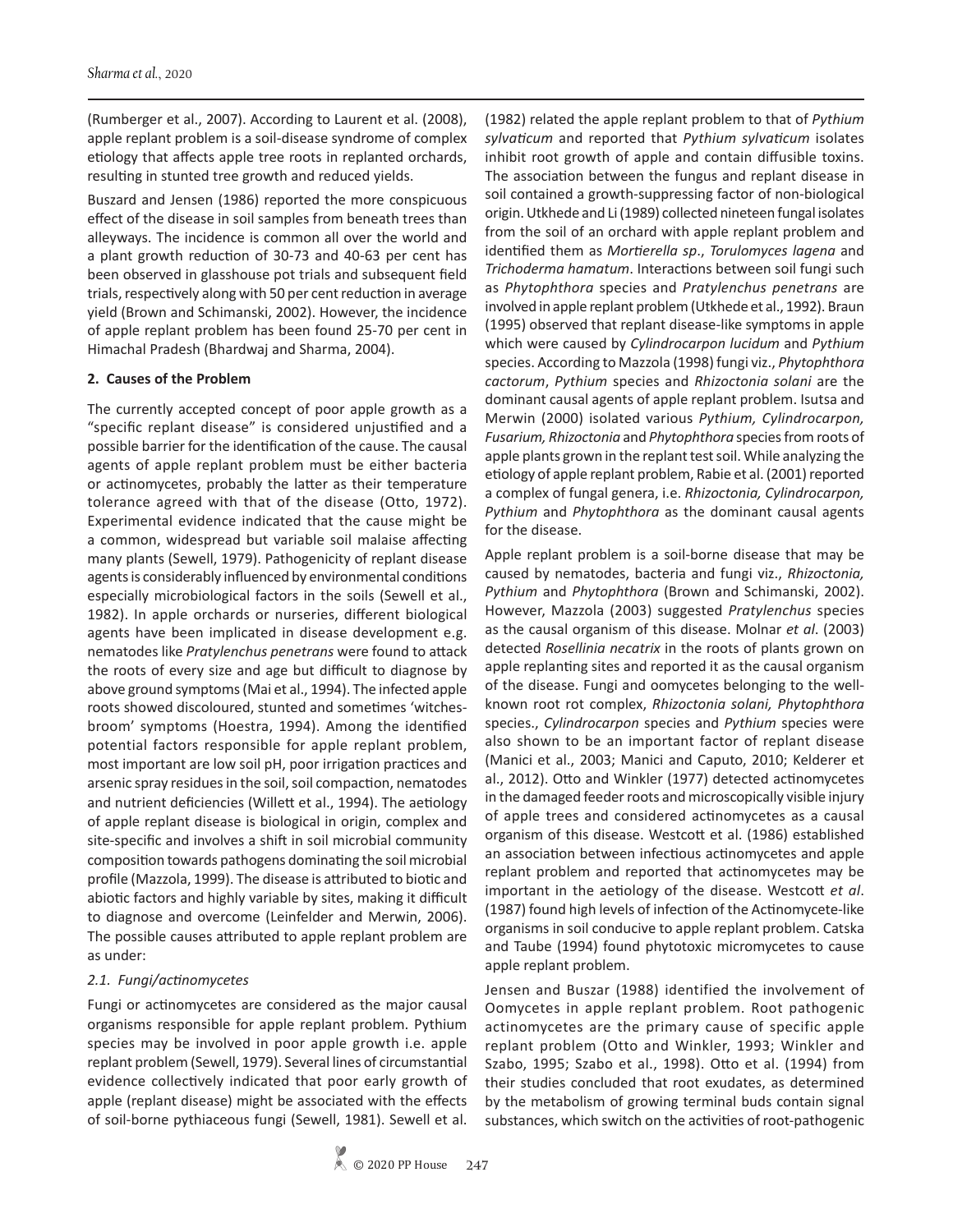actinomycetes and lead to root infection. Otto and Winkler (1998) confirmed infection of woody plants of the family Rosaceae in soil with specific replant disease by actinomycetes resulting in damage of the cortical cells and finally in the death of the rootlets. Light microscopic investigation of rootlets of young apple seedlings grown in soil suffered from apple replants problem revealed the colonization of actinomycetes in cortical cells (Szabo et al., 1998). Various researchers have reported *Rhizoctonia, Phytophthora, Pythium* (Caruso *et al.*, 1989), *Alternaria, Cylindrocarpon, Fusarium, Rhizoctonia* and *Verticillium* (Kowalik, 1999), *Dematophora necatrix, Fusarium oxysporum, Phytophthora* spp. and *Pythium* spp. (Kumar *et al*., 1998) to cause apple replant problem.

# *2.2. Bacteria*

*Fluorescent pseudomonas* may act as growth inhibitors in apple seedlings and possibly a causative factor in the development of replant disease (Bunt and Mulder, 1973). Catska et al. (1982) found *Pseudomonas putida* as a cause of apple replant problem in Czechoslovakia. Two strains of *Bacillus subtilis* have been reported to be associated with stunting growth of apple seedlings in British Columbia by Utkhede and Li (1988). Waechter (1988) isolated bacteria from the soils of apple orchards with different levels of replant disease and reported it as a causal organism of the disease. Bacteria alone or in combinations with fungi and nematodes may contribute towards the occurrence of apple replant problem (Utkhede et al., 1992). However, contrary to this, Rumberger et al. (2007) reported that potentially antagonistic neither *Pseudomonas* nor rhizosphere cyanide concentrations appeared to be involved in the apple replant problem complex.

# *2.3. Nematodes*

Winkler and Otto (1972) indicated that nematodes are not the main factor responsible for apple replant problem. Similarly, Mazzola (1998) found minor or no role of plant-parasitic nematodes in development of apple replant problem. Contrary to this, Szczygiel and Zepp (1998) reported that root parasitic nematodes (*Pratylenchus penetrans*) are responsible for the unspecific type of replant disease. Two agents, nematode and unknown organism present in field soil contribute to apple replant problem by inducing stunting and root discolouration symptoms (Jaffee et al., 1982). Isutsa and Merwin (2000) isolated phytophagous nematodes from roots of apple plants grown in the replant test soil.

## *2.4. Fungus and nematode interaction*

Utkhede et al. (1992) suggested that interactions between soil fungi such as *Phytophthora* species and *Pratylenchus penetrans* are involved in apple replant problem. Histopathological studies have shown the presence of nematodes and hyphae of *Rhizoctonia*, *Phytophthora* and *Pythium* in the roots of apple trees in replant soil (Caruso et al., 1989). According to Mazzola et al. (2009) *Pythium* species and *Pratylenchus penetrans* were predominant components of the apple replant problem.

# *2.5. Phytotoxins*

There are various evidences that the allelopathy has a drastic effect over the seedling and plant growth. The allelochemicals impair the physiological function of the cell directly or indirectly thus retard the plant growth and cause soil sickness in apple (Ajsaadawi and Rubeaa, 1985).

# *2.6. Role of variety*

Different apple varieties respond differently in replant soil and show varying degree of replant disease. It is due to the growth and vigour pattern of the scion/stock, the root system of the stock and water and nutrient absorption capacity of the plant. O'Kennedy and Kavanagh (1980) found more severe effects of replant disease on Golden Delicious than Cox on M.9 rootstock. Northern Spy seedlings showed severe stunting and root discolouration symptoms when grown in untreated field soil obtained from an orchard with a history of apple replant disease (Jaffee et al., 1982).

# *2.7. Orchard soil properties*

Poor growth of young apple trees on replant sites has been thought to be due to arsenic toxicity (Covey et al., 1979). Benson et al. (1978) established a negative correlation of seedling growth with soil arsenic concentration and reported that zero growth occurs at about 450 ppm total arsenic concentration. According to Willett et al. (1994) and Potter (1999), low soil pH, poor irrigation practices, arsenic spray residues, soil compaction, nutrient deficiencies and selection of an inappropriate orchard system contribute to low soil fertility and the apple replant problem.

Low soil pH prevents the specific apple replant disorder (Jonkers and Hoestra, 1978). Contrary to this, Buszard and Jensen (1986) failed to establish any correlation between soil pH and apple replant problem. Apple replant problem appears to be more frequent in light sandy soil than heavy soils, however, growth improvement with control measures was reported to be better in light rather than heavy soils. The disease has been reported more frequent in neutral or slightly acidic soils than in more strongly acid soils. Szczygiel and Zepp (1998) observed more frequent occurrence of apple replant problem in light and neutral or slightly acidic soils than in heavy and acidic soils.

Deficiency of N, P and K in the soil cause physiological stresses that lead to replant problem (Merwin and Stiles, 1989). Li and Utkhede (1991) established positive relationships of major nutrient elements (N, P and K) with plant height in apple replant soils. Moyls *et al*. (1994) found phosphorus deficiency as a nutritional factor associated with apple replant problem. Toxicity caused by the excess of Mn and Al (Hoyt and Neilsen, 1985) and heavy metals such as arsenic derived from pesticides (Benson, 1976) have also been implicated in replant problem of apple.

# *2.8. Role of plant growth regulators*

Growth regulators, 1-naphthylacetic acid (NAA) and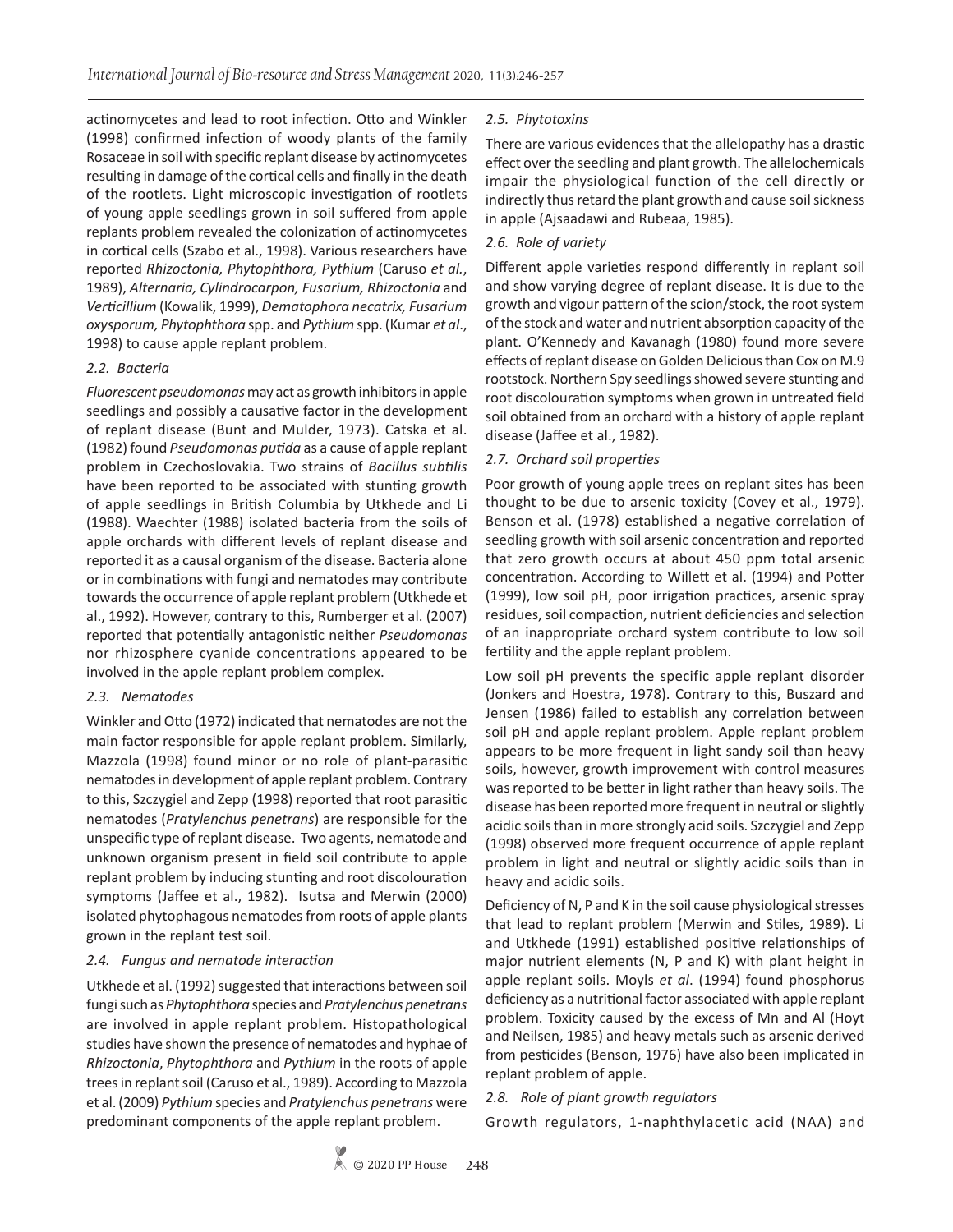benzylaminopurine (BAP) spray promoted root infection very strongly in replant soils, whereas, gibberellins reduced infection at the lower level of apple replant disease (Otto et al., 1994).

## **3. Control Measures**

Soil fumigation, increased recognition of soil physical/chemical/ moisture problems, reduced reliance on seedling rootstocks and an increase in the use of dwarfing as well as precocious rootstocks could be a management tool for better apple tree growth and production at old apple orchard soils (Willett et al., 1994). The disease may be controlled by the application of broad-spectrum fumigants, but environmental concerns necessitate the investigation of the organic alternative. Since the disease develops mainly through changes in soil microbial populations, the integration of biological soil amendments into production systems may shift the population balance towards a more beneficial microbial community (Barea et al., 2005; Cohen et al., 2005; Yao et al., 2006). Due to the adverse effects of disease on root proliferation and development, stimulation of root growth can also play an important role in managing it. Various control measures which have been found effective are discussed below:

# *3.1. Chemical control*

Fumigation greatly increased the growth of apple trees at replanting site (Jackson, 1973). In most soils fumigation resulted in better tree growth than in untreated soil (Ross and Crowe, 1973). The growth of apple tree can be significantly improved by effective control of replant disease with chloropicrin (Ryan, 1975). Sewell and White (1979) obtained the effective control of apple replant problem using preplanting soil treatments with chloropicrin, propylene oxide, steam or formalin. Application of formalin  $\omega$  150 ml/m<sup>2</sup> soil provides an economical and less hazardous alternative to chloropicrin for the control of apple replant problem (Sewell, 1979). Oehl (1980) reported that pre-planting fumigation of replant soil with chloropicrin  $\omega$  281 l ha<sup>-1</sup> resulted in increased shoot numbers, trunk girth and total yield. Control of replant disease has typically relied on pre-plant application of broadspectrum soil fumigants (Mazzola and Gu, 2000). Brown and Schimanski (2002) recommended the use of Basamid (dazomet) for soil fumigation to control the disease.

Williams (1984) recorded significantly higher girth increment, total extension growth and fruit yield in trees planted into replant soil that was treated with chloropicrin (injections @ 28 ml/m2 ) and mulched with black polyethene film after planting. Slykhuis and Li (1985) effectively treated the soil infested with apple replant disease using methyl bromide (0.5 g litre<sup>-1</sup>), captan (1 g litre<sup>-1</sup>), chloropicrin (0.2 g litre<sup>-1</sup>), formalin (2 ml litre<sup>-1</sup>), dazomet (0.25 g litre<sup>-1</sup>), mancozeb (0.5 g litre<sup>-1</sup>), efosite-al (0.1 g litre<sup>-1</sup>) and urea formaldehyde solution containing 10% N (1 ml litre $^{-1}$ ). Methyl bromide has been the fumigant used most widely to control apple replant problem

(Szczygiel and Zepp, 1998). Gur et al. (1991) applied preplanting soil fumigation with methyl bromide, chloropicrin, 1, 3-dichloropropene, 1, 2-dichloropropane and Vorlex (methyl isothiocyanate + 1, 3-dichloropropene, 1, 2-dichloropropane) either singly or in combinations in replanting apple sites and found that fumigation with a small amount of methyl bromide was much less effective than double fumigation, first with chloropicrin and then with methyl bromide.

Ross et al. (1983) reported that fumigation with vortex (methyl isothiocyanate) significantly increased the trunk cross-sections of apple trees in replant sites. Covey et al. (1984) recommended the use of formaldehyde (0.06-0.43 mg  $kg<sup>-1</sup>$  soils) instead of chloropicrin or methyl bromide for effectively alleviating growth suppression indicative of an apple replant problem. Jensen and Buszard (1988) found post-planting applications of metalaxyl @ 0.312/0.600 mg a.i./litre at weekly or biweekly intervals as effective as steam sterilization for controlling apple replant disease. Application of the fungicides difenoconazole or metalaxyl enhanced the growth of apple plants in replant soils (Mazzola, 1998). Bavistin (0.2%), Jkstein (0.2%) and Dithane Z-78 also found to improve growth of apple plants in replant soils but not as effective as formalin. Line et al. (2003) compared the efficacy of Telone C35 (chloropicrin), Basamid (dazomet) and the standard methyl bromide at apple replant sites and reported significantly greater control of replant problem with methyl bromide and Telone C35 than the untreated control and the Basamid treatments.

# *3.2. Cultural control*

Costante (1990) had outlined a programme of cultural practices to reduce losses due to diseases at apple replanting sites. Since, apple replant problem has been recognized as a soil borne problem, the attention is needed towards modification of cultural practices such as to dig the pit slightly away from the old one, take out old roots before replanting, destroy them, removal of hardpan at sub-soil level and avoid water logging. Different cultural practices reported to control apple replant problem are as under:

## *3.2.1. Application of soil amendments and fertilizers*

The organic amendments have a variety of beneficial properties in addition to their ability to supply nutrients and improve soil water holding capacity. The disease-suppressive effects of compost have been established (De Ceuster and Hoitink, 1999; Noble and Coventry, 2005) and mechanisms of disease suppression have been attributed mainly to the microbial activities inherent to them (Ristaino and Thomas, 1997). Compost or earthworm humus added to the soil placed in planting holes of replanted apples considerably increased growth rates (Gur et al., 1998). Organic substances may not only influence soil structure and its moisture but can also modify the composition of microflora in a direction beneficial to young roots (Szczygiel and Zepp, 1998). The general biological activity of the soil is stimulated by addition of an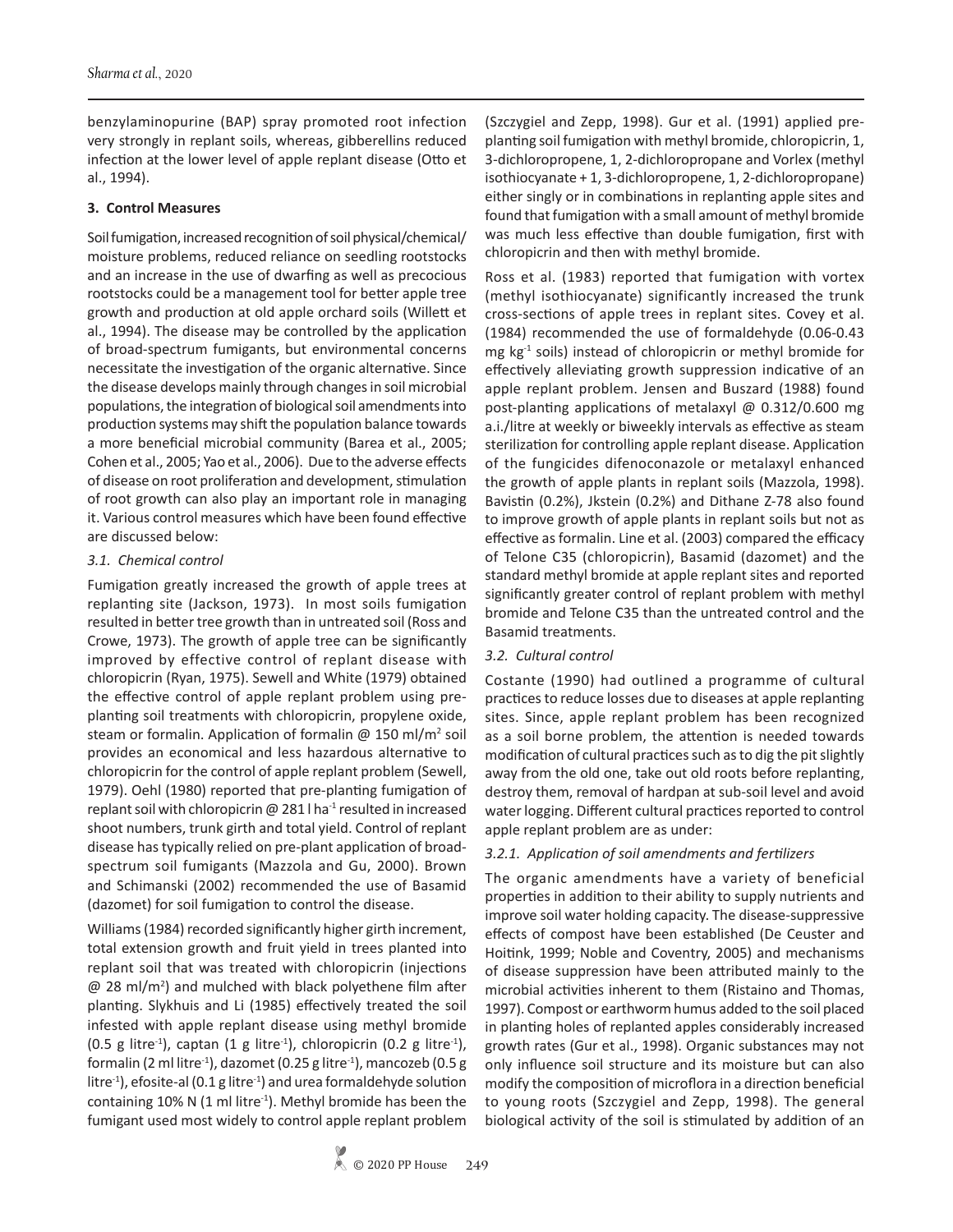available carbon source (Campbell, 1989; Magarey, 1999) and soils with a diversity of beneficial microorganisms are more likely to be suppressive to disease development (Lazarovits, 2001). Mazzola et al. (2001) suggested the use of *Brassica napus* seed meal amendments for the management of apple replant disease (*Rhizoctonia* species) as this amendment controlled the disease by mechanisms other than the production of glucosinolate hydrolysis products. Wilson et al. (2004) had grown apple plants for 4 weeks in a soil-less potting mix before transplanting into replant soil pasteurized or amended with various levels of organic matter and found to produce markedly longer extension growth than trees planted directly into replanting soil. While comparing fumigation and compost treatment for control of apple replant problem, Yao et al. (2006) recorded longer lateral extension growth in trees growing in compost-treated soil as compared to those under fumigation treatment. Mazzola et al. (2007) suggested the use of a composite *Brassica juncea* and *Brassica napus* seed meal mixture for effective control of the pathogen complex inciting apple replant disease relative to either seed meal used alone. Applications of compost and compost extracts were identified as promising practical tools for managing replant disease. In pot trials, the application of compost and sterilized as well as unsterilized compost extracts to apple replanting soil was found to significantly increase the growth of apple seedlings (Schoor et al., 2009).

Hudska et al. (1987) recorded 2.17 fold higher growth with liquid fertilizer and 1.76 fold higher growth with potassium sulphate at replant sites and suggested soil acidification and sulphuric acid treatment of old orchard soils for control of replant disease. Fertilization with mono ammonium phosphate corrected stunting effect and effectively promoted the growth of apple plants at replanting sites (Utkhede and Li, 1989; Utkhede and Smith, 1993). Utkhede and Smith (1991a) recorded a significant increase in seedling height with the application of N and P fertilizers in soil infested with fungi and bacteria causing replant disease. They further reported that N and P promoted the growth of bacteria antagonistic organisms associated with replant disease. Mono ammonium phosphate was found more effective than *Bacillus subtilis* and formalin in increasing total shoot length and trunk cross-sectional area of 2-year-old McIntosh plant on M.26 rootstock (Utkhede and Smith, 1994). Szczygiel and Zepp (1998) recommended the use of bio-humus amendment at 10-20 per cent and mono ammonium phosphate at 2 g litre<sup>-1</sup> of soil for effective control of apple replant problem. Wilson et al. (2004) examined the response of young apple trees to amendment of apple replant problem soils using mono ammonium phosphate, organic matter or replacement soil and reported that mono-ammonium phosphate at 1 and 2  $g \vert^{1}$  of soil resulted in a significant improvement in first year radial growth, but higher rates of mono-ammonium phosphate were found toxic. Wojcik and Klamkowski (2008) mixed the mono ammonium phosphate with soil  $\omega$  of 1, 2 and 3 g  $\mathsf{I}^{\text{-}1}$  before planting and recommended the application of monoammonium phosphate  $\varnothing$  of 1 g  $\vert$ <sup>1</sup> for coarse-textured soils with low P status in the soil solution to increase precocity of apple trees. In replanting, soils absence of mycorrhiza leads to the unavailability of phosphorus due to soil absorptive complex. In such situations, mono ammonium phosphate application reduces the negative effect of replant disease and enables young roots to use phosphorus without mycorrhiza.

Use of plastic mulch against apple replant problem was as effective as fumigation with methyl bromide, chloropicrin or formalin (Jensen and Buszard, 1988). Engel et al. (1994) recommended the planting of two-year-old nursery plants than one-year-old plants in replant disease affected soils for higher growth and vigour. Application of peat and drip irrigation enhanced shoot growth in replant soils (Dencker and Hansen, 1995). Szczygiel and Zepp (1998) suggested that activated charcoal controls replant disease to some extent. The ethylene content in the soil and root environment of replanted apple plants was reduced by adding activated charcoal to the soil or by soil fumigation with methyl bromide (Gur et al., 1998). Leinfelder and Merwin, (2006) studied the effect of planting position on tree growth and reported that trees planted in old grass lanes perform better than those in the old tree rows. According to Rumberger et al. (2007), avoiding replanting into the old tree rows coupled with the use of tolerant rootstocks appeared to be the best strategy for reducing apple replant problem. Addition of slow-release fertilizers, compost and mulch extracts significantly increased the growth parameters and survival of apple seedlings in replant soil (Engel et al., 2001; Schoor et al., 2009).

#### *3.2.2. Intercropping*

Antagonistic activity of marigold and grasses like red fescue and red top has been recorded against *Pratylenchus penetrans* by Townshend et al. (1984). Intercropping with herbaceous crops greatly improves the apple seedling growth in replanting soils (Vrain and Yorston, 1987). Crops like mustard, radish, cabbage etc are effective in controlling the soil borne pathogens. These crops release volatile gases, which are effective against the soil borne pathogens (Gamliel and Stapleton, 1993). Edwards et al. (1994) conducted field trials to test the effectiveness of antagonistic plants on the populations of *Pratylenchus penetrans* and *Pythium* species in replant soils and found that marigold *(Tagetes patula,* cv. Harmony), creeping red fescue *(Festuca rubra)* as well as red top *(Agrostis alba)* substantially decreased the population of *Pratylenchus penetrans* and *Pythium* species, whereas, canola crop substantially increased the population of these pathogens.

In greenhouse studies, cultivation of wheat in replant orchard soils prior to planting suppressed disease development. Under controlled conditions, cultivating replant soils with wheat prior to planting apple resulted in reduced root infestation by *Pythium* species, *Rhizoctonia* species and *Pratylenchus*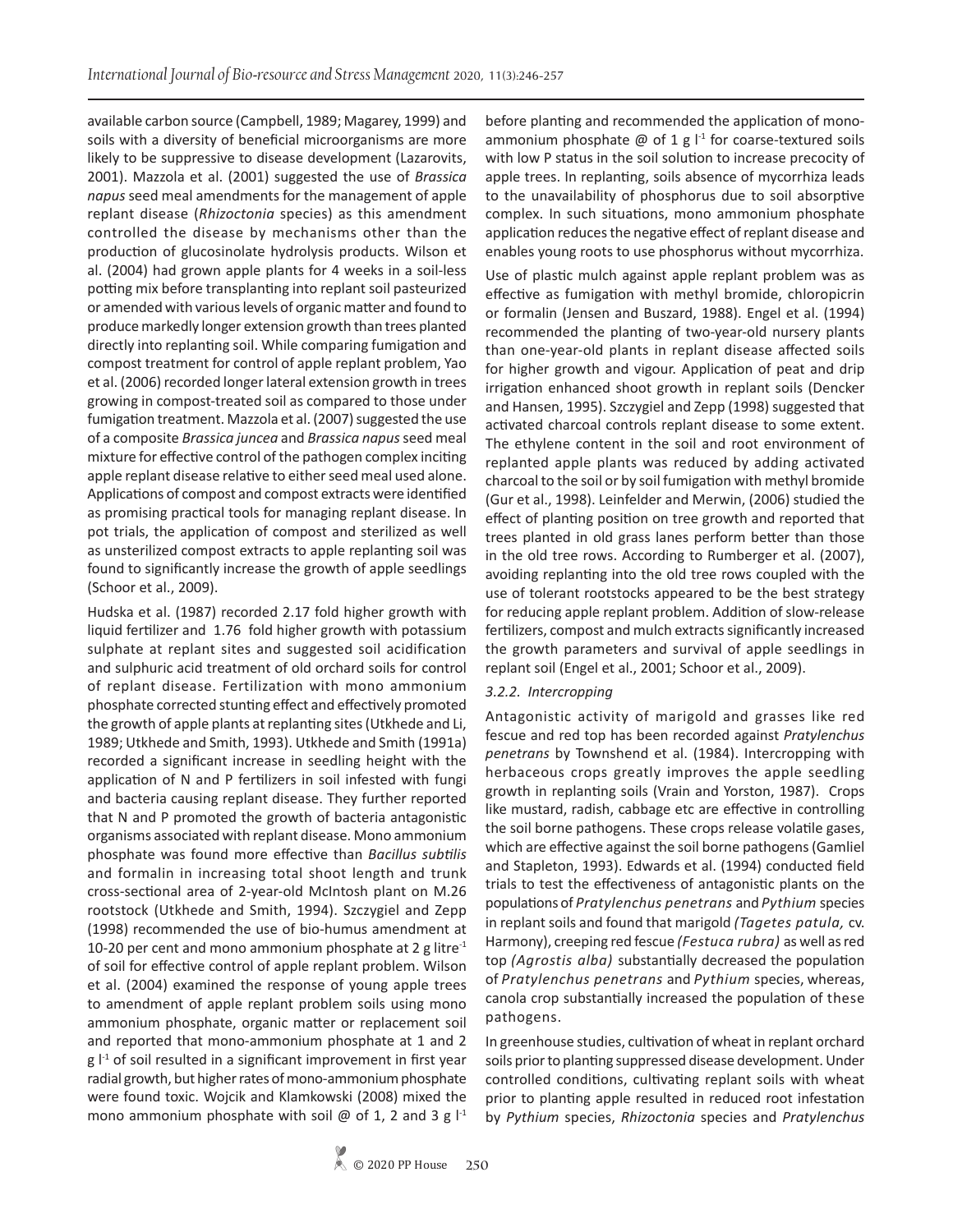*penetrans* and enhanced seedling growth (Mazzola and Gu, 2000). The microbial community resident in a wheat field soil was shown to suppress components of the microbial complex that incites apple replant problem (Mazzola et al., 2002). Wheat cultivation prior to planting, modified the genetic and species composition of the fluorescent *pseudomonas* population resident to orchard soil and substantially enhanced apple seedling growth (Gu and Mazzola, 2003). Contrary to this, Mazzola, (2003) observed no significant impact of cultivation of replant orchard soils with a perennial/annual ryegrass mixture prior to planting of Gala seedlings. Mazzola and Mullinix (2005) evaluated the influence of cultural practices including cover crops and incorporation of *Brassica napus* seed meal on the control of apple replant problem and reported that *napus* seed meal significantly enhanced vegetative growth and yield of Gala/M.26 compared to methyl bromide soil fumigation. Contradictory to this, Mazzola and Mullinix, (2005) observed that *Brassica napus* green manure neither suppressed disease development nor enhanced tree growth. Mazzola et al. (2006) advocated the *Brassica napus* seed meal induced control of *Rhizoctonia solani* because it enhanced the activity of resident soil microorganisms, specifically *Streptomyces species*.

#### *3.2.3. Use of resistant/tolerant rootstocks*

Rootstock selection and row repositioning have been found to be more beneficial than soil fumigation or compost amendments in controlling apple replant problem. Development of replanting resistant rootstocks for apple is a slow and lengthy process and sometimes the resistance obtained is lost by the time plant comes into a productive stage. In replant apple soils, Ryan (1975) suggested the use of M.12 rootstock for sites susceptible for root diseases, MM.115 and M.793 for lighter soils and M.793 for heavier soils with chloropicrin fumigation. Costante et al. (1985) reported that apple rootstock MM.111 roots in clay had fewer *Pratylenchus penetrans* than MM.106 roots. Rootstock genotypes modified their rhizosphere environments which differed significantly in their bacterial, Pseudomonas, fungal and oomycetes communities. Although none of the apple accessions has found completely resistant to replant disease in the test soil, however, seedling accessions of *Malus sieversii* and *Malus kirghisorum* had some tolerance and three clonal rootstock accessions viz., CG.65, CG.6210 and CG.30 and four other clones like *Malus baccata* 1883, *Malus xanthocarpa* Xan, *Malus spectabilis* PI 589404 and *Malus mandshurica* 364 had good tolerance (Isutsa and Merwin, 2000). Rootstock genotype had the dominant influence on root lifespan and distribution, whereas pre-plant soil fumigation, compost amendments and replanting positions had a little apparent impact on root characteristics despite their influence on above-ground tree growth and yield (Yao *et al*., 2006). Leinfelder and Merwin (2006) recorded better growth and higher yield of apple on CG.6210 and CG.30 clonal rootstocks than those on other rootstocks and

reported that clonal rootstocks were more beneficial than soil fumigation or compost amendments in controlling apple replant problem. Yao et al. (2006) evaluated the response of five clonal rootstock genotypes (M.7, M.26, CG.6210, G.30 and G.16), in an apple replant site and recorded highest growth and yield on CG.6210 rootstock, while trees on M.26 rootstocks had the least growth and lowest yield. They categorized the rootstocks M.7, M.26 and CG.16 as susceptible, while CG.30 and CG.6210 as tolerant to apple replant problem. Use of apple replant problem tolerant rootstocks is an emerging control strategy (Rumberger et al., 2007). Out of seven rootstocks studied, Angelika *et al*. (2010) found CG.30 and CG.6210 clonal rootstocks relatively tolerant to the apple replant problem on the basis of rootzone soil microbial consortia and the relative severity of apple replant problem. The genotype-specific interactions with soil microbial consortia were linked with apple rootstock tolerance or susceptibility to replant problem by Laurent et al. (2010). Auvil et al. (2011) from their studies on 65 rootstocks and three scion cultivars (Gala, Fuji and Honeycrisp) in modern, high-density systems at replant sites concluded that trees on G.41 and G.11 rootstocks had less vigour than trees on G.935, CG.4214, G.202, and CG.4814. Wang et al. (2011) evaluated adaptability of five rootstocks viz., *Malus sieversii, M. micromalus, M. hupehensis, M. baccata* and *M. micromalus* to replant soils with pot trials and concluded that *M. hupehensis* had a better tolerance to replant problem and plants on this rootstock exhibited the lowest decrease in photosynthesis rate, chlorophyll and carotenoids contents. Various research workers have reported the susceptibility of MM.106, MM.111 (Mazzola, 2003), M.26 (Mazzola, 2003; Rumberger et al., 2004; Laurent et al., 2010), M.7, CG.16 (Rumberger et al., 2004) and G.65 (Laurent et al., 2010) to the disease. However, G.30, CG.210 (Isutsa and Merwin, 2000; Rumberger et al., 2004; Laurent et al., 2010), CG.5935, CG.4202 (Robinson et al., 2004) and M.793 (Soni et al., 2011; Singh and Sharma, 2017; Singh at al., 2017; Singh et al., 2018) have been reported as tolerant rootstocks to apple replant problem.

#### *3.2.4. Use of mulches*

Soil solarization with polyethene mulch alone or in combination with soil fumigation with certain fumigants like formaldehyde is effective against the soil-borne pathogens. In controlling replant disease, plastic mulches as a cultural treatment have been found as effective as methyl bromide, chloropicrin and formalin (Jensen and Buszard, 1988). Cultural practices of deep ploughing and use of grass mulch between the rows have been found effective against apple replant problem by Engel (1988).

## *3.3. Biological control*

Although soil fumigation and chemicals are most adaptive mean to control replant problem but not attractive as they disturb natural equilibrium between pathogen and antagonistic microorganisms in the soil. Utkhede and Smith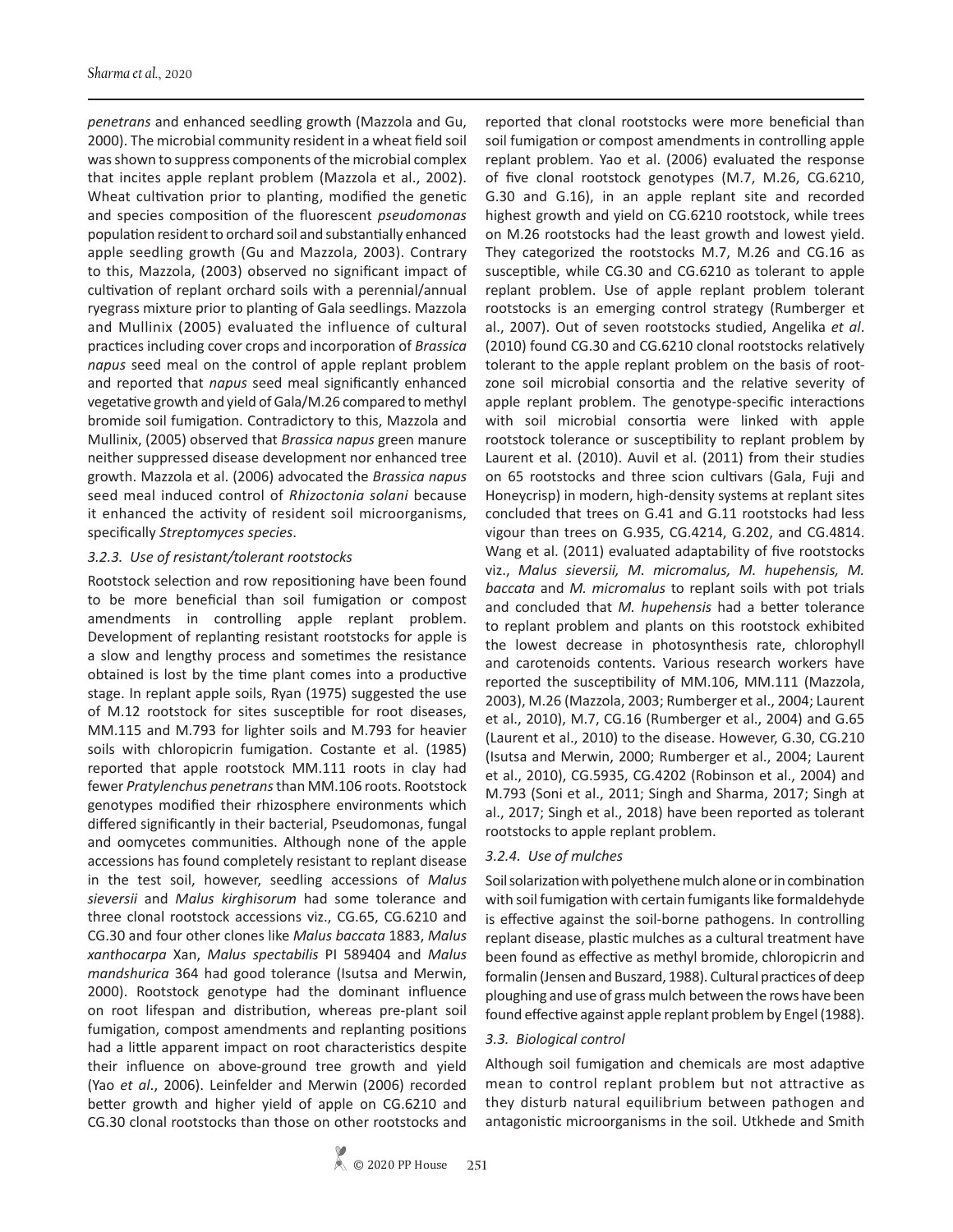(1991b) recorded an increase in tree growth of apple in the replanting site by soil drenching with Bacillus subtilis. *Agrobacterium radiobacter* improves the growth of apple plants grown in soil with the apple replant problem (Catska and Taube, 1994).

Parasitism of pathogenic fungi by other fungi is generally termed as "Mycoparasitism". Some of these mycoparasites, such as *Trichoderma spp*., have a very broad host range while others, such as chytrids are host specific. When a mycoparasite is grown with its host in dual culture, hyphae may coil around the host and hook-like structure (appressoria) are formed. The recognition phenomena involving agglutinin (lectin) from the host binds to carbohydrate residues on the cell walls of *Trichoderma spp.* was supported by fluorescent indicators and enzyme studies which provided evidence for enzymatic activity leading to penetration of host hyphal cell by mycoparasites. Mycoparasites produce hydrolytic enzymes; β-1, 3 glucanases, cellulase and chitinase in appropriate to the cell wall substrate. Involvement of numerous separate genes and gene products has been reported in mycoparasitic interactions by Harman et al. (1989) and suggested the involvement of chitinase and β- 1, 3 glucanases in Trichoderma mediated bio-control.

Bacterial strain EBW-4 of *Bacillus subtilis* and Strain B8 of *Enterobacter aerogenes* were found to have potential for field control of apple replant problem in orchards. Application of BACT-1 and EBW-4 under field conditions leads to increase shoot growth in unfertilized and unpasteurized apple replanted soils (Utkhede and Li, 1989). The post planting drench application of strain EBW-4 of Bacillus subtilis alone or in combination with formalin fumigation effectively increased trunk cross-sectional area, shoot growth and fruit yield of apple, which showed the potential of this bacterium for biological control of replant disease (Utkhede and Smith, 1992). Mycorrhizal fungus *Glomus mosseae* used alone or in combination with *Enterobacter aerogenes* and peat significantly increased their growth in replanted apple soil and effectively control the replant problem (Utkhede et al., 1992). Two mycorrhizal fungi, *Glomus species* D13 and *Glomus intraradices* increased total shoot length and the number of shoots per rootstock in apple replant soils (Taube and Baltruschat, 1993). Utkhede and Smith (2000) recorded increase in growth and fruit production of apple in soil conducive to replant disease with the application of biological agents (strain B8 of *Enterobacter agglomerans*, strain EBW-4 of *Bacillus subtilis* and *Glomus intraradices*).

A radiobacter may affect the plants by changing the composition of the rhizosphere microflora and by reducing the number of colony-forming units of phytotoxic micromycetes contributing to replant disease (Catska and Hudska, 1993). Inoculation of apple seedlings and rootstocks with *Agrobacterium radiobacter* improved the growth of apple plants grown in soil with replant problem (Catska and Taube, 1994). Similarly, inoculation with the vesicular-arbuscular

mycorrhizal fungus *Glomus etunicatum* successfully controls the apple replant problem. Apple replant problem was suppressed by inoculation of apple-tree seedlings with *Glomus fasciculatum* and *Glomus macrocarpum* (Catska, 1994), which showed that the use of some VAM fungi could replace chemical treatments of soil against apple replant problem. The strain EBW4 of *Bacillus subtilis* has potential for biological control of the apple replant problem (Utkhede and Smith, 1994). The application of *Enterobacter agglomerans* (B8), *Bacillus subtilis* (EBW-4), *Glomus intraradices* (GI), significantly increased fruit yield and tree trunk growth and reduced infection by *Phytophthora cactorum* and *Pythium ultimum* in the soil conducive to replant disease (Utkhede and Smith, 2000). Rabie et al. (2001) suggested the use of biological formulations and soil composts for the control of the replant problem. Bharat and Bhardwaj (2001) studied the interaction between five species of VAM and *Dematophora necatrix* and found that local isolate of Glomus species was most effective in reducing disease severity, increasing VAM root colonization and increasing different plant growth parameters of six-month-old apple seedlings. Arbuscular mycorrhizae colonisation of apple roots at planting in different replant problem soils resulted in increased arbuscular mycorrhizae population in chloropicrin fumigated or fungicide treated pot soils (Kandula et al., 2006). Development of fungal and pseudomonas communities in the rhizosphere of the different rootstock genotypes may be important factor influencing tree growth and yield at apple replant sites (Yao et al., 2006). Raj and Sharma, (2009) tested four isolates of VAM and two isolates of *Azatobacter chrococcum* on seeds and seedlings of Golden Delicious against *Dematophora necatrix* (root rot of apple) and found that AZUHF1 isolates of *A. chrococcum* and AMUHF1 (*Glomus fesiculatum*) were the best treatments in increasing the shoot and root length.

## *3.4. Thermal control*

Soil steaming at 60 °C or above for 45-60 minutes is required to remove growth-inhibiting agents from replant apple orchard sites (Winkler and Otto, 1972). Soil steaming temperatures up to 50ºC did not alter the growth suppression induced by replant disease, whereas, 60 °C steaming improved subsequent shoot growth and 70ºC permitted normal growth of plants (Otto, 1972). According to Moyls et al. (1994), steam heat treatments of soil reduced the effects of apple replant disease and steam for 1 minute showed 68 per cent better growth, while steaming for 2 minutes showed 120 per cent growth improvement. Mazzola (1998) reported that soil pasteurization enhanced the growth of apple plants and resulted in the change in the composition of the fungal community.

## *3.5. Integrated management*

The exact cause of the replant problem is difficult to investigate as it can vary from region to region. Therefore, it is difficult to control the problem with only one method of management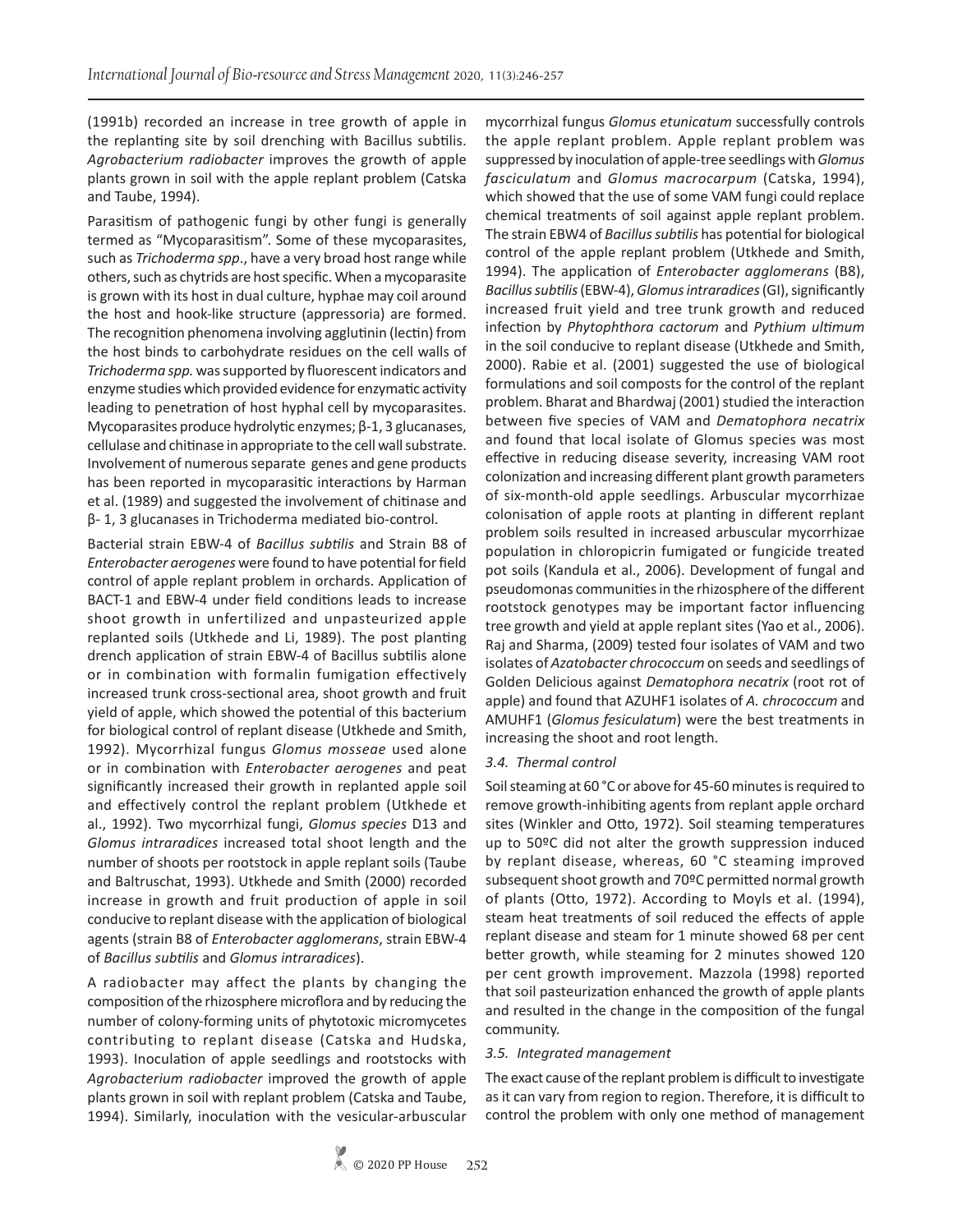hence, integrated management could be an effective tool for the management of replant problem. Baxter (1977) reported that soil treatment with Vertafume and mulching with sawdust or plastic, markedly increased tree growth (total shoot length and trunk cross-sectional area) at replanting sites. Utkhede and Li, (1989) suggested the use of bacterial strain B8 in combination with mono-ammonium phosphate and lime in combination with fumigation and bacterial strains (EBW-4 of *B. subtilis* and strain B8 of Enterobacter aerogenes) for effective control of the disease. Utkhede and Smith, (1993) reported that although the application of mono-ammonium phosphate alone may be sufficient to alleviate the replant problem but the addition of *Bacillus subtilis* strains BACT-1 or EBW-4, or Enterobacter aerogenes strain B-8 to this treatment may be beneficial to increase tree growth. Granatstein and Mazzola (2001) advocated the integration of cultural and biological methods for control of apple replant problem. Use of topsoil + additional P + formalin drench was found the most effective control of apple replant problem by Bhardwaj and Sharma, (2004) in Kullu valley of Himachal Pradesh. Soil fumigants helped in controlling apple replant problem when applied in combination with biological and cultural practices (Angelika et al., 2004). Wheat cropping controlled apple replant problem and enhanced fruit yield, whereas, *Brassica napus* seed meal amendment in concert with a post-plant mefenoxam soil drench was found as the sole treatment to provide a growth and yield response equivalent to soil fumigation (Mazzola et al., 2006). Avoiding replanting into the old tree rows coupled with the use of tolerant rootstocks appeared to be the best strategies for reducing replant problem in apple orchards (Rumberger et al., 2007). Kandula et al. (2010) reported improvement in growth of apple in replant site with commercial *Trichoderma* formulations and nitrogen, phosphorus as well as potassium (NPK) supplements.

## **4. Conclusion**

Apple replant problem is a serious problem in the establishment of new orchards at old sites. The disease is a complex syndrome, caused by various biotic and abiotic agents and results in poor survival, growth and yield of young replanted apple trees. The soil fumigation and solarization have been found more effective in its control, but due to complex nature of the problem, integrated management practices combining chemical, cultural and biological methods should be given preference as control measures. The detailed research on quick and correct diagnosis of biotic and abiotic causes of the problem and management through eco-friendly techniques is the need of the present time.

## **5. References**

Ajsaadawi, I.S., Rubeaa, A.J., 1985. Allelopathic effects of *Citrus aurantium* L. vegetational patterning. Journal of Chemical Ecology 11, 1515−1525.

Angelika, R., Shengrui, Y., Ian, AM., Nelson, EB., Thies, JE.,

2004. Rootstock genotype and orchard replant position rather than soil fumigation or compost amendment determine tree growth and rhizosphere bacterial community composition in an apple replant soil. Plant and Soil 264, 247–260.

- Angelika, S., Laurent, IA., Merwin, GF., Thies, JE. and Michael, G., 2010. Brown rootstock genotype succession influences apple replant problem and root-zone microbial community composition in an orchard soil. Plant and Soil 337, 259–272.
- Auvil, TD., Schmidt, T.R., Hanrahan, I., Castillo, F., McFerson, JR. and Fazio, G., 2011. Evaluation of dwarfing rootstocks in Washington apple replant sites. Acta Horticulturae 903, 265−271.
- Barea, J.M., Pozo, M.J., Azcon, R., Azcón-Aguilar, C., 2005. Microbial co-operation in the rhizosphere. Journal of Experimental Botany 56, 1761−1778.
- Baxter, P., 1977. Effect of soil fumigation and soil management on replant apple trees. Australian Journal of Experimental Agriculture and Animal Husbandry 11, 105−112.
- Benson, N.R., 1976. Retardation of apple tree growth by soil arsenic residue. Journal of the American Society for Horticultural Science 101, 251−253.
- Benson, N.R., Covey, RP. Jr., Haglund, WA., 1978. The apple replant problem in Washington State. Journal of the American Society for Horticultural Science 103, 156−158.
- Bharat, N.K., Bhardwaj, LN., 2001. Interactions between VAmycorrhizal fungi and *Dematophora necatrix* and their effect on health of apple seedlings. Indian Journal of Plant Pathology 19, 47−51.
- Bhardwaj, S.S., Sharma, I.M., 2004. Replant problem in applecauses and management. In: *Productivity of temperate fruits*, Jindal, KK., Gautam, D.R., (eds), Dr. Y. S. Parmar University of Horticulture and Forestry, Solan, H.P., India 417−422.
- Braun, P.G., 1995. Effects of *Cylindrocarpon* and *Pythium*  species on apple seedlings and potential role in apple replant problem. Canadian Journal of Plant Pathology 17, 336−341.
- Brown, G., Schimanski, L., 2002. New weapon to combat apple replant problem. Pome Fruit Australia 10-12.
- Bunt, J.A., Mulder, D., 1973. The possible role of bacteria in relation to the apple replant problem. Meded Fac Landbouwwet Rijksuniv Gent 38, 1381−1385.
- Buszard, D.J., Jensen, P., 1986. A note on the incidence of apple replant problem in Quebec Canada orchards. Phytoprotection 67, 133–136.
- Campbell, R., 1989. Biological control of microbial plant pathogens. Cambridge University Press, Cambridge 112−160.
- Caruso, F.L., Neubauer, B.F., Begin, M.C., 1989. A histopathological study of apple roots affected by replant disease. Canadian Journal of Botany 67, 742−749.
- Catska, V., 1994. Interrelationship between vesicular-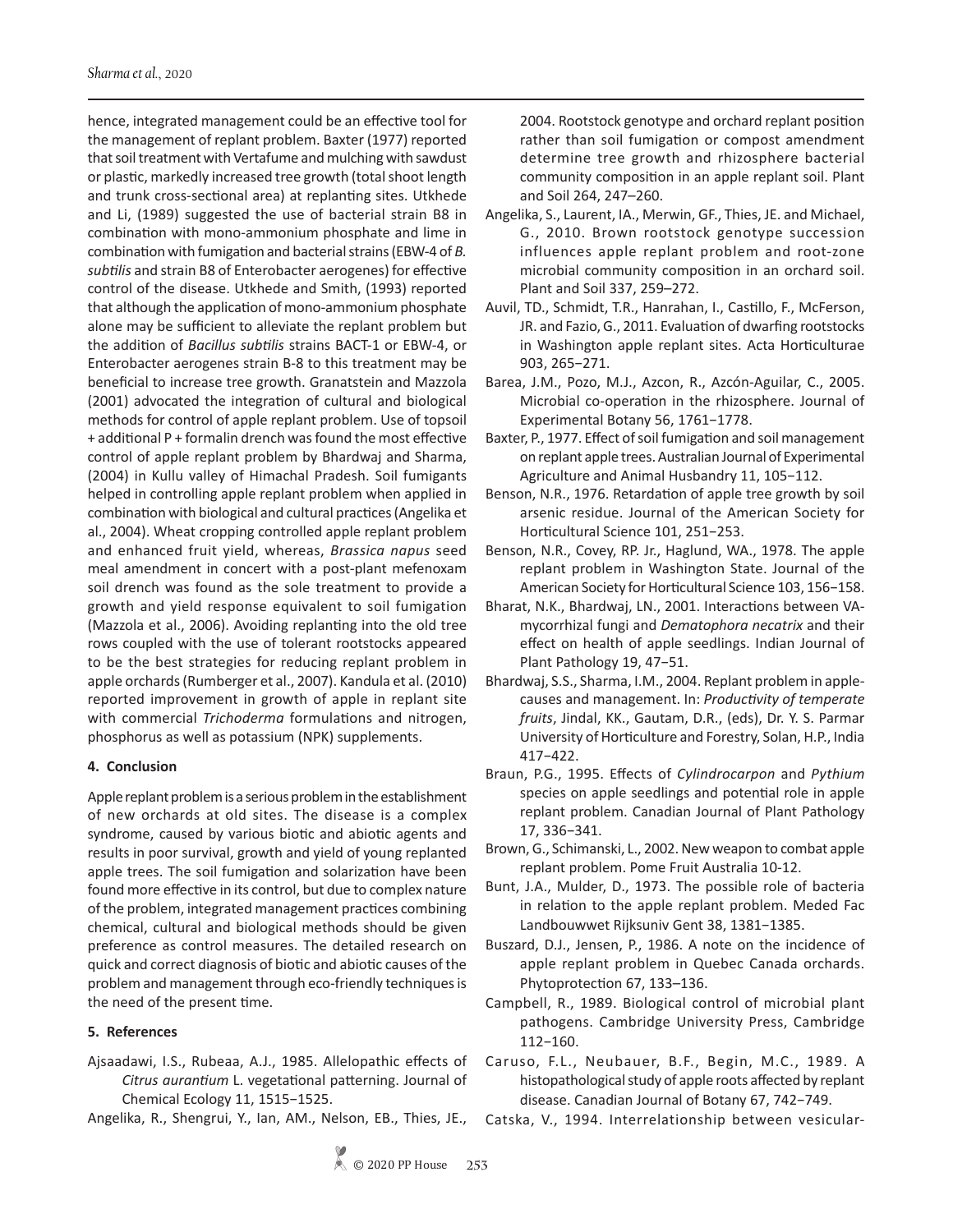arbuscular mycorrhiza and rhizosphere microflora in apple replant problem. Biologia Plantarum 36, 99−104.

- Catska, V., Hudska, G., 1993. Use of *Agrobacterhmi radiobacter* for biological control of apple replant problem. Acta Horticulturae 324, 67−72.
- Catska, V., Taube, B.H., 1994. Biological control of replant problems. Acta Horticulturae 363, 115−120.
- Catska, V., Vancura, V., Hudska, G., Prikryl, Z., 1982. Rhizosphere microorganisms in relation to the apple replant problem. Plant and Soil 69, 187−197.
- Cohen, M.F., Yamasaki, H., Mazzola, M., 2005. *Brasssica napus* seed meal soil amendment modifies microbial community structure, nitric oxide production and incidence of *Rhizoctonia* root rot. Soil Biology and Biochemistry 37, 1215−1227.
- Costante, J.F., 1990. Apple replant problem; what is it, and how do you combat it? Proceedings of the Annual Meeting, Massachusetts Fruit Growers' Association 96, 81−86.
- Costante, J.F., Mai, W.F., Klein, R.M., 1985. Effects of rootstock and soil type on *Pratylenchus penetrans* populations in apple feeder roots. Journal of the American Society for Horticultural Science 110(1), 38−41.
- Covey, R.P., Koch, B.L., Larsen, H.J., Haglund, W.A., 1984. Control of replant disease with formaldehyde in Washington. Plant Disease 68, 981−983.
- Covey, R.P., Benson, N.R., Haglund, W.A., 1979. Effect of soil fumigation on the apple replant problem in Washington. Phytopathology 69, 684–686.
- De Ceuster, T.J.J., Hoitink, H.A.J., 1999. Prospects for composts and biocontrol agents as substitutes for methyl bromide in biological control of plant diseases. Compost Science & Utilization 7, 6−15.
- Dencker, I., Hansen, P., 1995. Effects of plant and soil factors on growth of young apple and blackcurrant plants. Acta Agriculturae Scandanavica; Section B. Soil and Plant Science 45, 73-77.
- Edwards, L., Vrain, T., Utkhede, R.S., 1994. Effect of antagonistic plants on apple replant problem. Acta Horticulturae 363, 135−140.
- Engel, A., Kunz, A., Blanke, M., 2001. Effects of compost and wood chippings on soil nutrients and on vegetative and reproductive growth and fruit quality of apple to overcome the replant problem. Erwerbsobstbau 43(6), 153−160.
- Engel, G., 1988. Result of trials on apple replant problem at Klein-Altendor Experimental Station. Acta Horticulturae 233, 95−102.
- Engel, G., Schmitz, H.E., Heinrichs, P. and Soimtag, J., 1994. Comparison of pruning methods in a replanted apple orchard. Enverbsobstbau 36, 88−92.
- Gamliel, A., Stapleton, J.J., 1993. Characterization of different antifungal volatile compounds evolved from solarized soil amended with cabbage residues. Phytopathology 83, 899−905.
- Granatstein, D., Mazzola, M., 2001. Alternatives to fumigation for control of apple replant problem in Washington State orchards. *Bulletin-OILB/SROP* 24, 265–271.
- Gu, Y.H., Mazzola, M., 2003. Modification of pseudomonad community and control of apple replant problem induced in a wheat cultivar-specific manner. Applied Soil Ecology 24, 57–72.
- Gur, A., Cohen, Y., Katan, J., Barkai, Z., 1991. Pre plant application of soil fumigants and solarization for treating replant diseases of peaches and apples. Scientia Horticulturae 45(3-4), 215−224.
- Gur, A., Luzzati, J., Katan, J., Utkliede, R., Veghelyi, K., 1998. Alternatives for soil fumigation in combating apple replant problem. Acta Horticulturae 477, 107−113.
- Harman, G.E., Taylor, A.G., Stasz, T.E., 1989. Combining strains of *Trichoderma harzianum* and solid matrix priming to improve biological seed treatments. Plant Diseases 73, 631.
- Hoestra, H., 1994. Ecology and pathology of replant problems. *Acta Horticulturae* 363, 1−10
- Hoyt, P.B., Neilson, G.H., 1985. Effect of soil pH and associated cations on growth of apple trees planted in old orchard soil. Plant and Soil 86, 395−401.
- Hudska, G., Klimova, I., Kloutvorova, L., 1987. Influencing apple replant problem soil toxicity by pH adjustment. Vedecke Prace Ovocnarske 11, 91-98.
- Isutsa, D.K., Merwin, I.A., 2000. *Malus* germplasm varies in resistance or tolerance to apple replant problem in a mixture of New York orchard soils. HortScience 35, 262−268.
- Jackson, J.E., 1973. Effects of soil fumigation on the growth of apple and cherry rootstocks on land previously cropped with apple. Annals of Applied Biology 74, 99−104.
- Jaffee, B.A., Abawi, G.S., Mai, W.F., 1982. Role of soil microflora and *Pratylenchus penetrans* in an apple replant problem. Phytopathology 72, 247–251.
- Jensen, P., Buszard, D., 1988. The effect of chemical fumigants, nitrogen, plastic mulch and metalaxyl on the establishment of young apple trees in apple replant problem soil. Canadian Journal of Plant Science 68, 255-260.
- Jonkers, H., Hoestra, H., 1978. Soil pH in fruit trees in relation to specific replant disorder of apple. Scientia Horticulturae 8(2), 113−118.
- Kandula, D.R.W., Jones, E.E., Horner, I.J., Stewart, A., 2010. The effect of *Trichoderma* bio-inoculants on specific apple replant problem (SARD) symptoms in apple rootstocks in New Zealand. Australasian Plant Pathology 39(4), 312−318.
- Kandula, D.R.W., Jones, E.E., Stewart, A., Horner, I.J., 2006. Colonisation of apple roots by *arbuscular mycorrhizae* in specific apple replant problem affected soil. New Zealand Plant Protection 59, 92−96.
- Kelderer, M., Manici, L.M., Caputo, F., Thalheimer, M., 2012.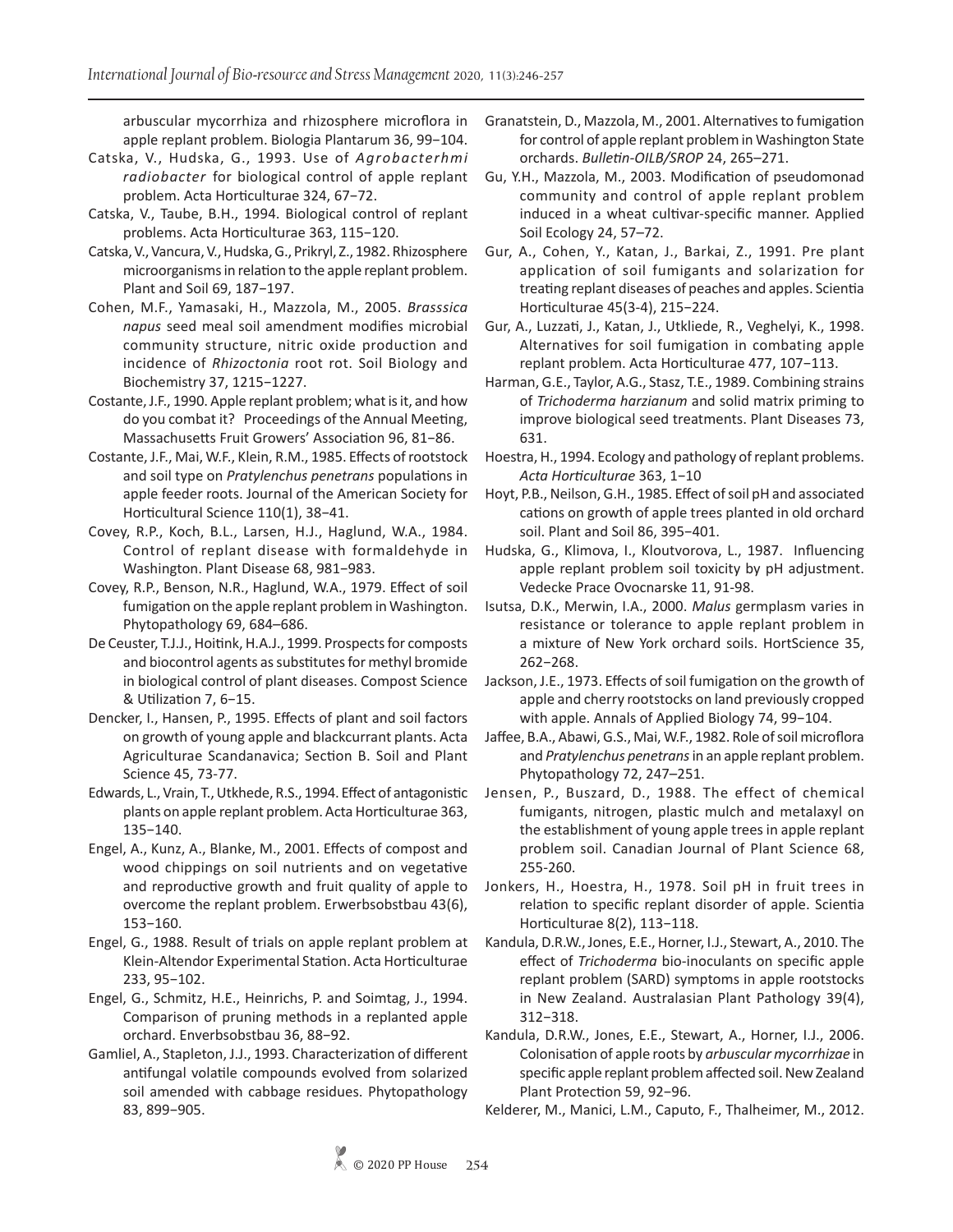Planting in the ' inter-row' to overcome replant disease in apple orchards: a study on the effectiveness of the practice based on microbial indicators. Plant and Soil 357, 381−393

- Kowalik, M., 1999. Soil fungi and the replant disease in an apple orchard. Phytopathologia Polonica 17, 31−40.
- Kumar, R., Pandey, J.C., Verma, B.L., 1998. Chemical control of replant disease of apple. Recent Horticulture 4, 64−68.
- Laurent, A., St. Merwin, I.A., Thies, J.E., 2008. Long-term orchard groundcover management systems affect soil microbial communities and apple replant problem severity. Plant and Soil 304, 209–225.
- Laurent, S., Merwin, A., Fazio, IA., Thies, G., Brown, J.E., 2010. Rootstock genotype succession influences apple replant problem and root-zone microbial community composition in an orchard soil. Plant and Soil 337(1/2), 259−272.
- Lazarovits, G., 2001. Management of soil-borne plant pathogens with organic soil amendments: a disease control strategy salvaged from the past. Canadian Journal of Plant Pathology 23, 1−7.
- Leinfelder, M.M., Merwin, I.A., 2006. Rootstock selection, pre plant soil treatments and tree planting positions as factors in managing apple replant problem. HortScience 41(2), 394-401.
- Li, T.S.C., Utkhede, R.S., 1991. Effects of pH and nutrients on growth of apple seedlings grown in apple replant problem soils of British Columbia. *Canadian Plant Disease Survey* 71, 29−32.
- Line, M., Heath, A., Brown, G., 2003. Apple replant problem - available fumigation treatments. Tree Fruit 9, 22−23.
- Magarey, R.C., 1999. Reduced productivity in long term monoculture: where are we placed? Australasian Plant Pathology 28, 11−20.
- Mai, W.F., Merwin, I.A., Abawi, G.S., 1994. Diagnosis, etiology, and management of replant problems in New York cherry and apple orchards. Acta Horiculturae 363, 33–41.
- Manici, L.M., Caputo, F., 2010. Soil fungal communities as indicators for replanting new peach orchards in intensively cultivated area. European Journal of Agronomy 33, 188−196.
- Manici, L.M., Ciavatta, C., Kelderer, M., Erschbaumer, G., 2003. Replant problems in South Tyrol: role of fungal pathogens and microbial population in conventional and organic apple orchards. Plant and Soil 256, 315−324.
- Mazzola, M., 1998. Elucidation of the microbial complex having a causal role in the development of apple replant problem in Washington. Phytopathology 88, 930–938
- Mazzola, M., 1999. Transformation of soil microbial community structure and *Rhizoctonia*-suppressive potential in response to apple roots. Phytopathology 89, 920−927.
- Mazzola, M., 2003. Elucidation of the microbial complex having a casual role in the development of apple replant problem in Washington. Phytopathology 88 (9),

930–938.

- Mazzola, M., Gu, Y.H., 2000. Impact of wheat cultivation on microbial communities from replant soils and apple growth in greenhouse trials. Phytopathology 90, 114–119.
- Mazzola, M., Mullinix, K., 2005. Comparative field efficacy of management strategies containing *Brassica napus* seed meal or green manure for the management of apple replant problem. Plant Disease 89, 1207–1213.
- Mazzola, M., Andrews, P.K., Reganold, J.P., Levesque, C.A., 2002. Frequency, virulence, and metalaxyl sensitivity of *Pythium* spp. isolated from apple roots under conventional and organic production systems. Plant Disease 86, 669–675.
- Mazzola, M., Brown, J., Izzo, A.D., Cohen, M.F., 2007. Mechanism of action and efficacy of seed meal–induced pathogen suppression differ in a *Brassicaceae* species and time-dependent manner. Phytopathology 97, 454−60.
- Mazzola, M., Brown, J., Izzo, A., Ghanem, R.A., Cohen, M.F., 2006. Progress towards development of biologicallybased strategies for the management of apple replant problem. Phytopathologia Polonica 39, 11−18.
- Mazzola, M., Brown, J., Zhao, X., Izzo, A.D., Fazio, G., 2009. Interaction of brassicaceous seed meal and apple rootstock on recovery of *Pythium* spp. and *Pratylenchus penetrans* from roots grown in replant soils. Plant Disease 93, 51−57.
- Mazzola, M., Granatstein, D.M., Elfving, D.C., Mullinix, M.K., 2001. Suppression of specific apple root pathogens by *Brassica napus* seed meal amendment regardless of glucosinolate content. Phytopathology 91, 673−679.
- Merwin, F.A., Stiles, W.C., 1989. Root lesion nematodes, potassium deficiency and prior cover crops as factor in apple replant problem. Journal of the American Society for Horticultural Science 114, 724−728.
- Molnar, P., Veghelyi, K., Balogh, I., 2003. Grapevine and apple replant problem in Hungary. International Journal of Horticultural Science 9(1), 29−33.
- Moyls, A.L., Hocking, R.P., Neilsen, G.H., Hogue, E.J., 1994. Apple tree growth response in greenhouse pot tests using heat-treated replant soil versus orchard replanted trees with in situ heated soil. Acta Horticulturae 363, 57−64.
- Noble, R., Coventry, E., 2005. Suppression of soil-borne plant diseases with composts: a review. Biocontrol Science and Technology 15, 3−20.
- Oehl, V.H., 1980*.* The long-term effects of pre-planting soil fumigation on the growth and cropping of cvs. Laxton's Fortune and Cox's Orange Pippin on M.2 rootstock, planted on land affected with a replant disease of apple. Journal of Horticultural Science 55(3), 259−266.
- O'Kennedy, N.D., Kavanagh, T., 1980. Effects of the specific apple replant problem on growth and cropping of three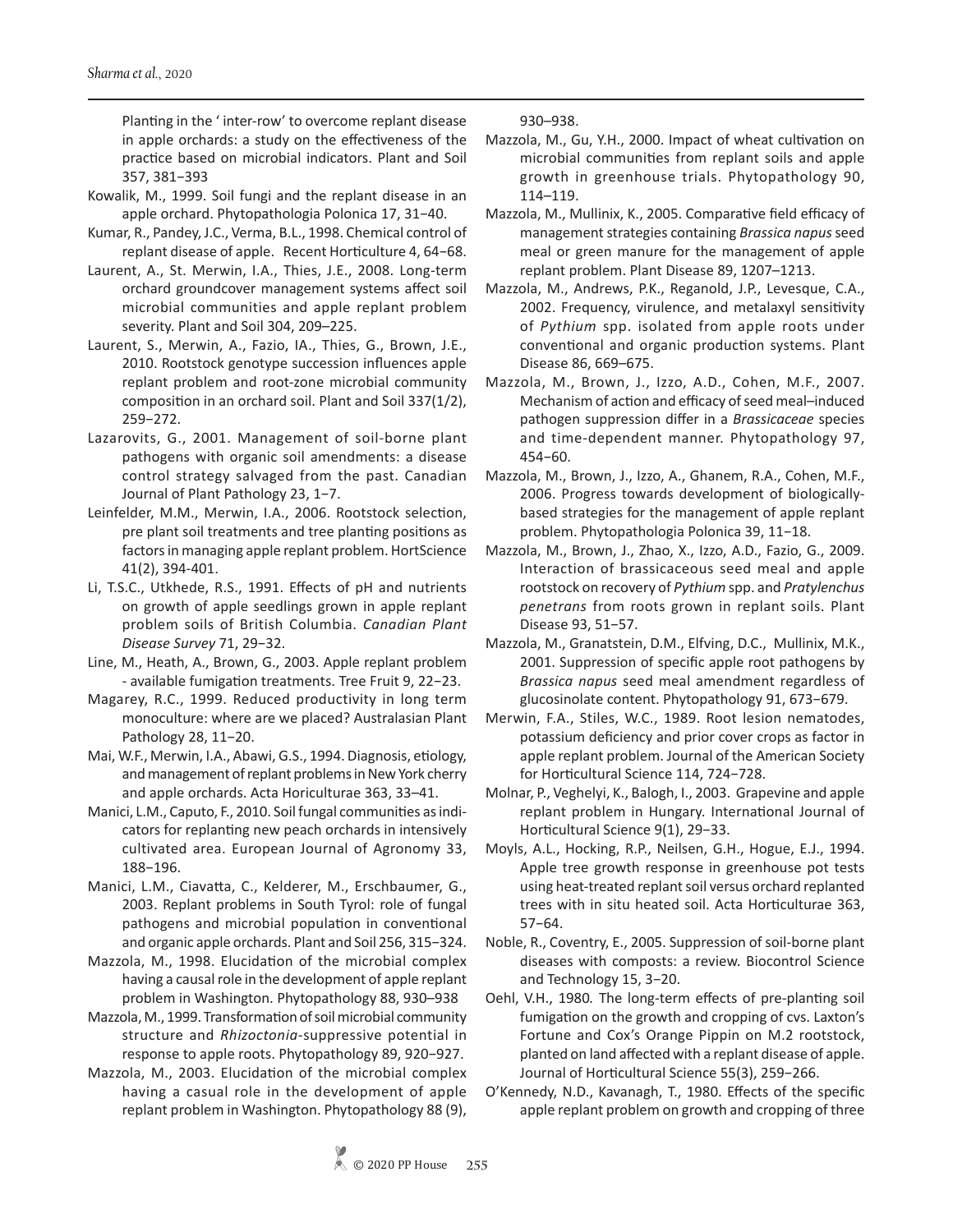apple scion cultivars on Malling 9 rootstock. Irish Journal of Agricultural Research 19(2/3), 127−131.

- Otto, G., 1972. Studies on the cause of specific replant disease of fruit trees. Experiments on the transfer of specific replant disease by the roots. *Zentralblatt fur Bakteriologie, Parasitenkunde,* Infektionskrankheiten und Hygiene 127, 279−289.
- Otto, G., Winkler, H., 1977. Investigations on the cause of replant disease in fruit trees. VI. Detection of actinomycetes in feeder roots of apple seedlings in soils with different degrees of replant disease. *Zentralblatt fur Bakteriologie, Parasitenkunde,* Infektionskrankheiten und Hygiene 132(5/6), 593–606.
- Otto, G., Winkler, H., 1993. Colonization of rootlets of apple seedlings from replant soils by actinomycetes and endotrophic mycorrhiza. Acta Horticulturae 324, 53−59.
- Otto, G., Winkler, H., 1998. Influence of root pathogenic actinomycetes on the trimming of the rootlets of some species of Rosaceae with root hairs. *Acta Horticulturae*  477, 49–54.
- Otto, G., Winkler, H., Szabo, K., 1994. Influence of growth regulators on the infection of rootlets of apple seedlings in SARD soils by actinomycetes. Acta Horticulturae 363, 101–108.
- Potter, D., 1999. Specific apple replant problem the search for solutions. The Orchardist*,* 75.
- Rabie, L., Denman, S., Cook, N.C., 2001. Apple replant problem: alternatives to methyl bromide. Deciduous Fruit Grower 51, 29–32.
- Raj, H., Sharma, S.D., 2009. Integration of soil solarization and chemical sterilization with beneficial microorganisms for the control of white root rot and growth of nursery apple. *Scientia Horticulturae* 119, 126–131.
- Ristaino, J.B., Thomas, W., 1997. Agriculture, methyl bromide and the ozone hole can we fill the gaps? Plant Disease 81, 964–977.
- Robinson, T.G., Fazio, H.A., Hoying, S., 2004. Performance of the new Geneva apple rootstocks in trials in the US, NZ and Europe. Compact Fruit Tree 37(3), 91-94.
- Ross, R.G., Crowe, A.D., 1973. Replant disease in apple orchard soil. Canadian Plant Disease Survey 53, 144–146.
- Ross, R.G., Delbridge, R.W., Kimpinski, J., McRae, K.B., 1983. Control of apple replant problem in Nova Scotia by soil fumigation with vorlex and chloropicrin. Canadian Journal of Plant Pathology 5(3), 177-180.
- Rumberger, A., Merwin, I.A., Thies, J.E., 2007. Microbial community development in the rhizosphere of apple trees at a replant site. Soil Biology and Biochemistry 39, 1645–1654.
- Rumberger, A., Yao, S., Merwin, I.A., Nelson, E.B., Thies, J.E., 2004. Rootstock genotype and orchard replant position rather than soil fumigation or compost amendment determine tree growth and rhizosphere bacterial community composition in an apple replant soil. Plant

and Soil 26, 247–260.

- Ryan, C.L.J., 1975. Specific replant disease in Hawkey's Bay Part IV: Control methods including fumigation technique. Orchardist of New Zealand 48, 194–195.
- Schoor, L.V., Denman, S., Cook, N.C., 2009. Characterization of apple replant problem under South African conditions and potential biological management strategies. Scientia Horticulturae 119, 153–162.
- Sewell, G.W.F., 1979. Reappraisal of the nature of the "specific replant disease" of apple. Review of Plant Pathology 58, 209–211.
- Sewell, G.W.F., 1981. Effects of *Pythium* species on the growth of apple and their possible causal role in apple replant problem. Annals of Applied Biology 97, 31–42.
- Sewell, G.W.F., White, G.C., 1979. The effect of formalin and other soil treatments on the replant disease of apple. Journal of Horticultural Science 54(4), 333–335.
- Sewell, G.W.F., Sivakadadcham, B., Pullinger, J., 1982. Replant disease and poor growth of apple. East Malling Research Station Report for 1981*,* 80.
- Singh, N., Sharma, D.P., 2017. Soil treatments and rootstocks against apple replant problem. International Journal of Chemical Studies 5(6), 2164–2170.
- Singh, N., Sharma, D.P., Kumar, V., 2017. Managing apple replant problem: the effect of rootstocks and soil treatments on tree performance and biological activities. Journal of Pharmacognosy and Phytochemistry 6(6), 2554–2559.
- Singh, N., Sharma, D.P., Kumar, V., Hota, D., 2018. Impact of different rootstocks and soil agro-techniques on rhizospheric biological activities and growth traits under apple replant sick soil. Multilogic in Science 88–92.
- Slykhuis, J.T., Li, T.S.C., 1985. Response of apple seedlings to biocides and phosphate fertilizers in orchard soils in British Columbia. Canadian Journal of Plant Pathology 7, 294–301.
- Soni, M., Thakur, M., Modgil, M., 2011. *In vitro* multiplication of Merton I. 793–An apple rootstock suitable for replantation. Indian Journal of Biotechnology 10, 362–368.
- Szabo, K., Winkler, H., Petzold, H., Marwitz, R., 1998. Evidence for the pathogenity of actinomycetes in rootlets of apple seedlings from soil conducive to specific apple replant problem. Acta Horticulturae 477, 55–65.
- Szczygiel, A. and Zepp, A.L., 1998. An occurrence and importance of apple replant problem in Polish orchards. *Acta Horticulturae* 77, 99-102.
- Taube, B.H., Baltruschat, H., 1993. Effect of vesiculararbuscular mycorrhizal fungi on the growth of young apple trees in apple replant problem soil. Journal of Plant Diseases and Protection 100, 474–481.
- Thompson, J.A., 1959. The occurrence of areas or poor growth in a fruit tree nursery. Report of East Malling Research Station 80-82.